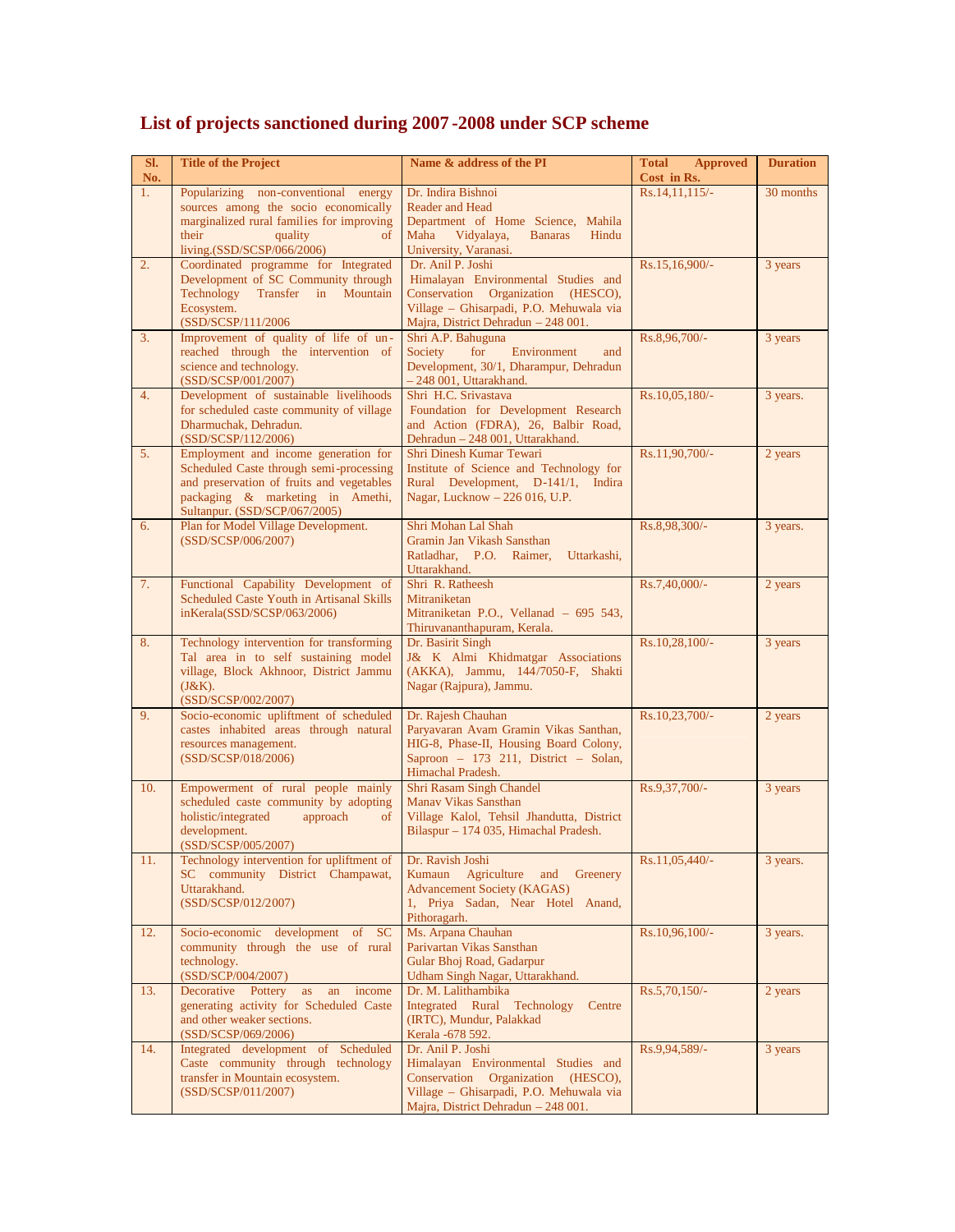| 15. | Increase the self-reliance and autonomy of<br>rural poor (SC Community) by enhancing<br>their productivity and enabling them to<br>take up income generation activities by<br>promoting low cost rural technology.<br>(SSD/SCSP/010/2007)       | Shri Kewal Ram Siranta<br>Samaj Kalyan Avam Vikas Mandal<br>Bainthal (Karsog) - 171 304, District<br>Mandi, Himachal Pradesh.                                                                          | Rs.10,81,540/-   | 3 years   |
|-----|-------------------------------------------------------------------------------------------------------------------------------------------------------------------------------------------------------------------------------------------------|--------------------------------------------------------------------------------------------------------------------------------------------------------------------------------------------------------|------------------|-----------|
| 16. | Sustainable livelihood promotion<br>to<br>scheduled caste youths of Valliyoor block<br>through dissemination of MCR tiles<br>production and marketing technology.<br>(SSD/SCSP/053/2006)                                                        | Shri David John D' Morris<br>Society for Social Development (SOSOD),<br>Nangai Nagar, Sucinthrum, Kanyakumari<br>District, Tamil Nadu -629 704.                                                        | Rs.9,50,625/-    | 15 months |
| 17. | To provide an alternative source of<br>income to the five SC dominated villages<br>of Bhilangana block in Tehri Garhwal<br>district of Uttrakhand through promotion<br>of Kidney beans and Grain Amaranth<br>cultivation.<br>(SSD/SCP/080/2005) | Shri Mahesh Chandra Badoni<br>Gramin Krishi Vikas Evam Paryavaran<br>Samvardhan Sanstha "DAREM" Hotel<br>Jyoti Tourist Lodge, Main Market<br>Ghansali, District Tehri Garhwal-249 155,<br>Uttarakhand. | Rs.7,71,000/-    | 2 years   |
| 18. | Scavenger's income generation skill<br>development welfare programme through<br>appropriate science and technology<br>innovations (treated thatch) in Pollachi<br>Taluk, Coimbatore, Tamil Nadu.<br>(SSD/SCP/065/2005)                          | Mrs. Sarojini<br>Multipurpose Social Service Centre, Post<br>Box No. 2, Valparai - 642 127,<br><b>Coimbatore District</b><br>Tamil Nadu.                                                               | Rs.6,18,340/-    | 1 year    |
| 19. | Developing entrepreneur skills in rural<br>women through rearing of Vechur cows.<br>(SSD/SCP/016/2006)                                                                                                                                          | Dr. Sosamma Iype<br>Vechur Conservation Trust, A-37, Street<br>No. 2, Indira Nagar, Mannuthy, Thrissur,<br>Kerala - 680 651.                                                                           | $Rs.14,02,560/-$ | 3 years   |
| 20. | Training 100 Scheduled Caste Women on<br>the Pedal operated Medleri Charkha for<br>spinning Deccani Wool.<br>(SSD/SCP/035/2006)                                                                                                                 | Ms. Shyamala G<br>Village Education and Development<br>Society (VEDS), Pavagada - 561 202,<br>Tumkur District, Karnataka.                                                                              | Rs.6,32,400/-    | 2 years   |
| 21. | Income generation programme involve<br>Science and Technology component for<br><b>Scheduled Caste.</b><br>(SSD/SCSP/009/2007)                                                                                                                   | Smt. Chirasree Banerjee<br>Cossim Bazar Manab Kalyan O Vikash<br>Kendra, 34, Puratan Kuthi Road<br>P.O.- Cossim Bazar Raj<br>District Murshidabad-742 102, W.B                                         | $Rs.6,16,754/-$  | 2 years   |
| 22. | Intensive fish production through cage<br>culture.<br>(SSD/SCSP/008/2007)                                                                                                                                                                       | Dr. Prasanna Kumar Dutta<br><b>Bahona College</b><br>O.P. Bahona, Jorhat - 785 101, Assam.                                                                                                             | Rs.8,59,100/-    | 3 years   |
| 23. | Capacity building of dalit youth and<br>women<br>training<br>through<br>and<br>demonstration in selected horticultural<br>technologies for economic development<br>and nutritional security.<br>(SSD/SCSP/024/2007)                             | Prof. B.V. Rama Rao<br>Peoples Research Organization for Grass<br>Root Environment Scientific Services<br>(PROGRESS), 12-13-626, Nagarjuna<br>Nagar, Tarnaka, Hyderabad - 500 017,<br>Andhra Pradesh.  | Rs.7,99,400/-    | 2 years   |
| 24. | Development of techno agents for<br>promotion of sustainable horticultural<br>technologies.<br>(SSD/SCSP/027/2007)                                                                                                                              | Dr. M.R. Hegde<br>Indian Institute of Horticultural Research<br>(IIHR),<br>Hessaraghatta<br>Lake<br>Post,<br>Bangalore - 560 089.                                                                      | Rs.11,77,800/-   | 3 years   |
| 25. | Poverty reduction through sustainable<br>income<br>generating<br>activities<br>for<br>Scheduled Caste families.<br>(SSD/SCP/045/2006)                                                                                                           | Shri R. B. Patil<br>India Development Service (I) [IDS],<br>Sadhankeri Road, Near German Hospital,<br>Dharwad - 580 008. Karnataka.                                                                    | $13,25,228/-$    | 2 years   |
| 26. | Integrated programme for upliftment of<br>people<br>through<br>SC<br>agro-animal<br>husbandry.<br>(SSD/SCSP/092/2006)                                                                                                                           | Dr. Rekha Saxena<br>Society<br>for<br>Environment<br>and<br>Development, Rural Science Centre,<br>Village & P.O. Digod, District Kota-325<br>201, Rajasthan.                                           | Rs.8,85,550/-    | 2 years   |
| 27. | To develop a self sustainable livelihood<br>model for the people of SC community<br>and to main stream them by providing<br>them gain full employment opportunities.<br>(SSD/SCSP/016/2007)                                                     | Shri Sanjay Rautela<br>Devoted Organization for Reforming<br>Environment (DORE), 196-b, Khari Bazar,<br>Ranikhet, District Almora, Uttarakhand -<br>263 645.                                           | $Rs.13,22,000/-$ | 3 years   |
| 28. | Project of Women's empowered response<br><b>CRAFTs</b><br>(POWER-CRAFT).<br>in<br>(SSD/SCSP/020/2007)                                                                                                                                           | Shri B. Salim Shah<br>Kerala Rural Development<br>Agency<br>(KRDA),<br>O.P.<br>K.S.<br>Puram,<br>Karunagappally, Kollam, Kerala - 690<br>544.                                                          | Rs.6,68,000/-    | 18 months |